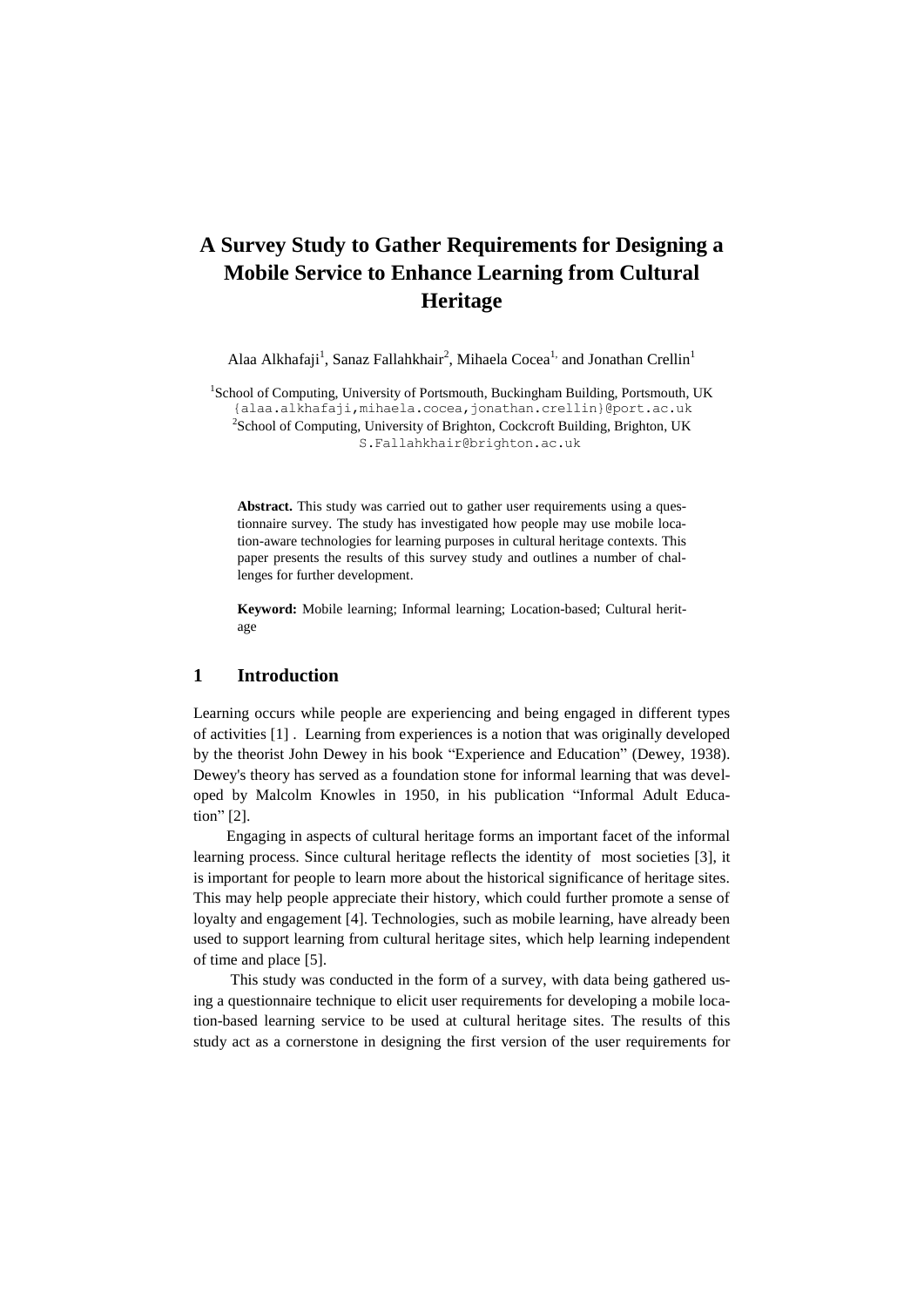developing a mobile location-based service to support informal learning at cultural heritage sites.

## **2 The Survey Study**

The survey study was conducted to elicit user requirements for developing a mobile location-based learning service with respect to cultural heritage sites.

A questionnaire technique was used to gather user requirements within the usercentered design approach. The questionnaire was designed based on the themes that emerged from a previous focus group study [\[6\]](#page-3-5). The "Convenience Method" of sam-pling was used to recruit participants [\[7\]](#page-3-6). The study was carried out between  $17<sup>th</sup>$  Feb and  $17<sup>th</sup>$  March 2015. The data was analyzed using the SPSS software [\[8\]](#page-3-7). A simple statistical analysis was used to obtain frequencies of the nominal data.

189 participants responded to this survey. The participants' age ranged from 18 to 70+ years old. 47% of participants were male and 52% were female. 47% of participants were students, 33% were employed and 12% were retired. The remainders were: unemployed (4%) or self-employed (3%). 3% of participants stated different occupations such as researcher, independent, and semi-retired.

# 3 **The Results**

This study has investigated how people my use mobile technology for learning purposes in cultural heritage contexts. The section presents the summary of the results.

 The results show some features and services that people would like to use through their mobile device which include information in multiple modes: images (74%), texts (70%), audio (49%) and video (47%). Participants claimed that they would like to use different services at cultural heritage sites. The most popular services include :1) to get directions (75%), 2) to find the nearby cultural heritage places (65%), 3) to find the nearest services (56%), 4) both services, to get historical information while people walk around, and finding out extra information about the sites (53%), 5) to preorganized a visit (50%). Furthermore, 62% of participants said they would like to customize their mobile app based on their interest.

Participants were asked to choose the service that they think of as a type of learning, in order to understand how they construe learning. The results revealed that 85% of respondents consider online courses as learning, 78% of respondents said *accessing online services* is a type of learning, 76% of respondents think that *accessing specific information* is a type of learning and 67% of respondents consider *using a dictionary* is a type of learning. Interestingly, only 36% and 31% of respondents believe that *accessing general information* and *getting directions* respectively are types of learning.

Some challenges were highlighted by the results regarding using mobile devices at cultural heritage sites. Some participants said that they do not use mobile devices at cultural heritage sites (23%); respondents stated several reasons for that: 1) 57% of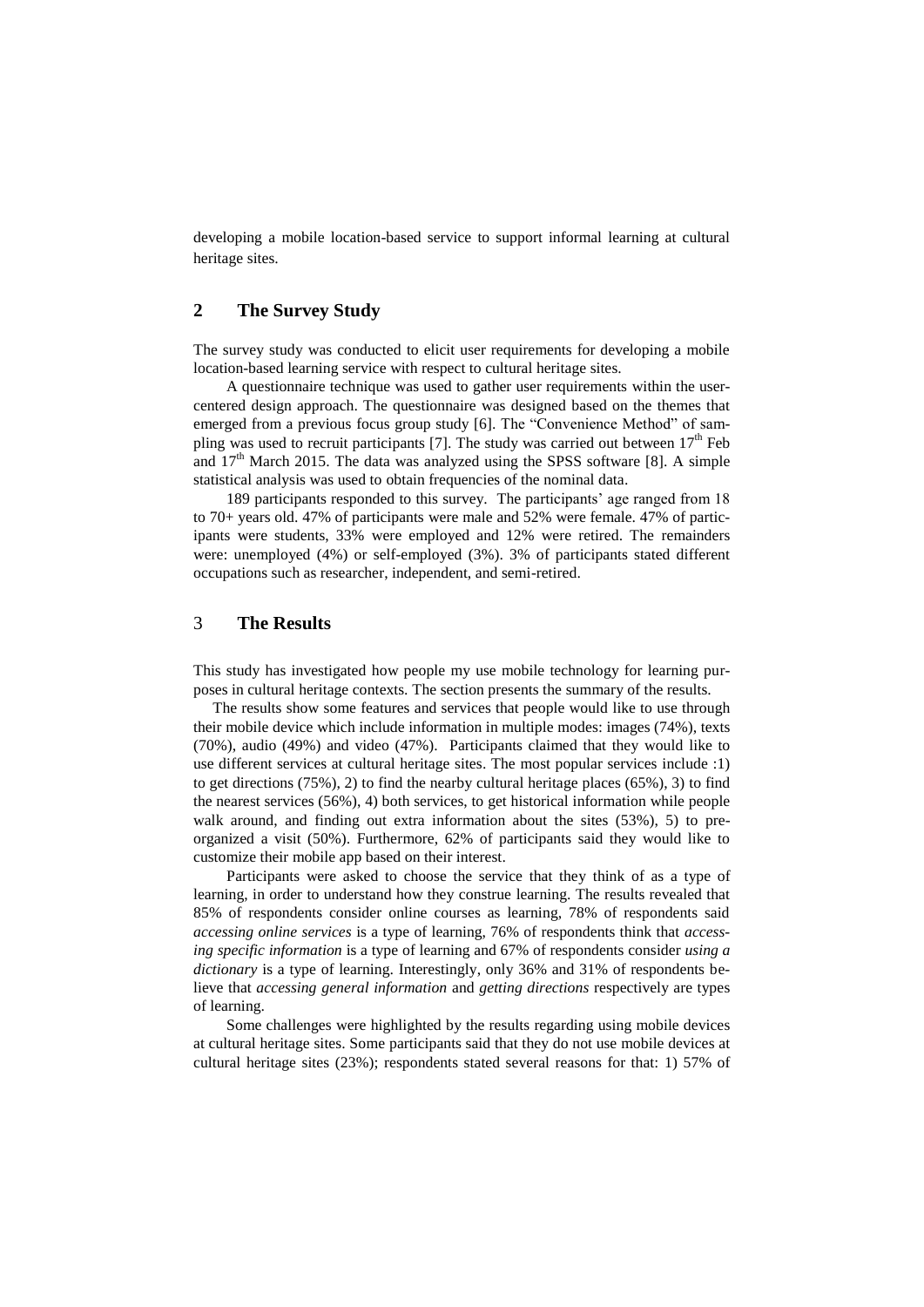them claimed that the mobile device distract them during the tour, 2) 20% of them do not use mobile devices due to a poor network quality, 3) 13% of them reported that it is not easy to follow the instructions, 4) 11% of respondents said that the available applications do not meet their needs. In addition, 15% of respondents reported different reasons such as: weather limitation "*would need a waterproof tablet*.

#### **4 Discussion**

The questionnaire technique used in this study allowed the gathering of a wide range of data. This in turn gives a clear understanding of how people differ in the way they use mobile devices at cultural heritage sites. The findings have significant implications for the development mobile learning services to be used in cultural heritage contexts.

The results indicate factors that will be useful in designing mobile-location based leaning services. These can be summarized as: considering user profile and adapt services based on users' interests, presenting information in multiple modalities, and providing instant information based on the user location which supports situated learning.

An interesting issue that was revealed is the different perceptions of learning. People have different understanding about the meaning of 'learning' [\[9\]](#page-3-8). Based on the results, learning could be classified into several categories: 1) acquiring formal information such as accessing online courses, which could help to enhance an individual's professional life; 2) acquiring information that could enhance an individual's skills; 3) acquiring informal information that could be helpful to enhance an individual's personal knowledge; 4) acquiring general information that could assist in individual's daily life. Learning from experiences could include all aforementioned learning categories. Since learning interweaves with people's daily life, it could be hard for it to be distinguished as learning [\[10\]](#page-3-9). We can infer that learning could be happening incidentally with the learning showing little awareness that learning is taking place.

Finally, the current study has underlined some challenges regarding using mobile devices for learning purposes at cultural heritage sites. The challenges include physical aspects of the devices, such as the screen size and the network. The increasing capabilities of tablets and smartphones may reduce the importance of these factors. Furthermore, a minority find mobile devices distract from the enjoyment the visit. A possible explanation for this issue the interruption caused by the switching visual attention between the device and the exhibit. Using Smart Glasses could help with this by overlaying data on a user's visual field. In addition, an interesting issue has emerged through the study such as the weather, as some people reported that the need for a waterproof device given how frequently it rains in the UK. Possibly smart glasses might help with this too. Finally, an issue regarding the quality of network, not considered in this research, but could be an important issue for further research.